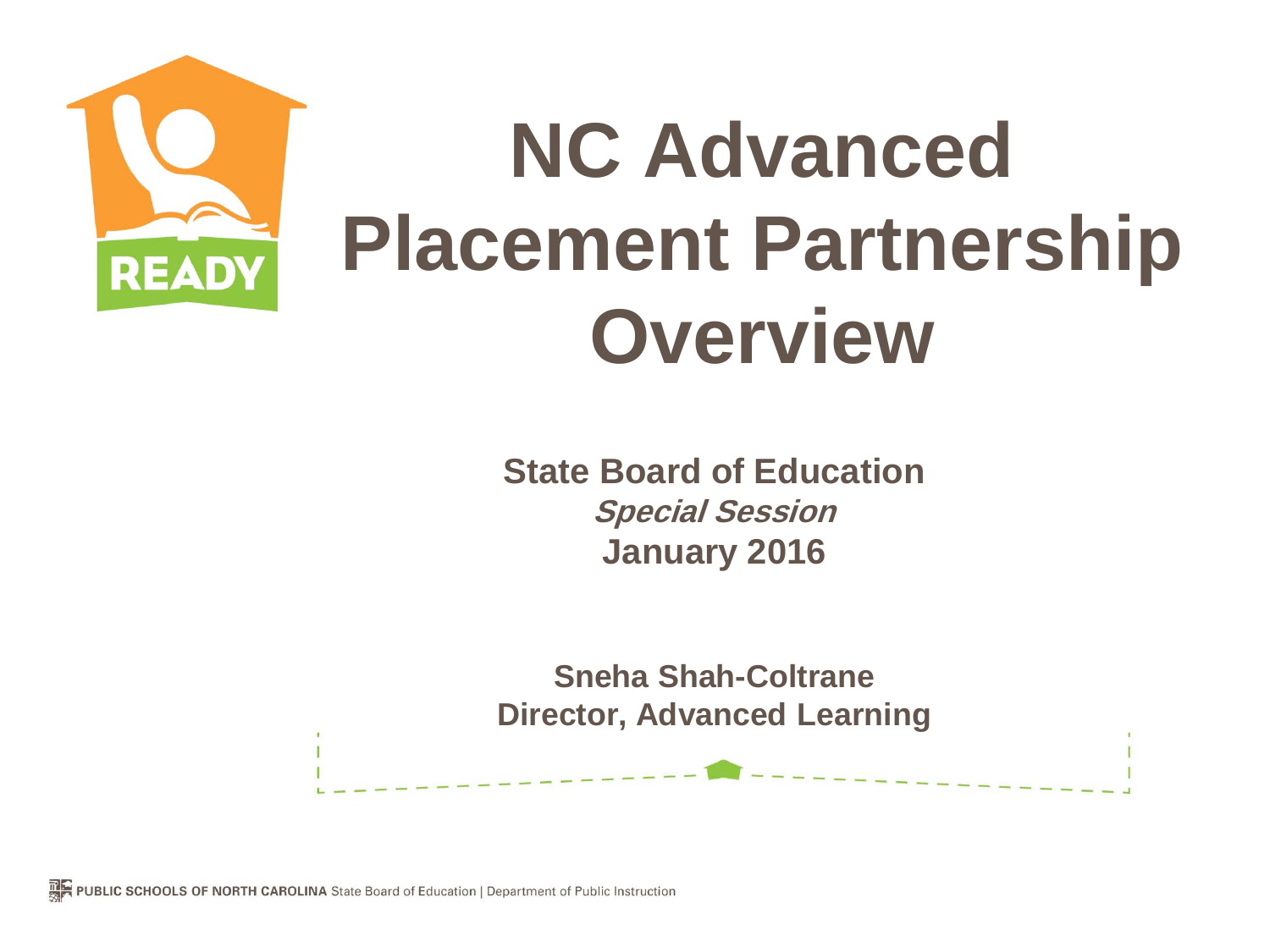#### **Focus on Advanced Placement Coursework**



•State Board of Education Strategic Goal/Measure

•Department of Public Instruction Focus, Division of AIG and Advanced Programs

•General Assembly **Legislation** 

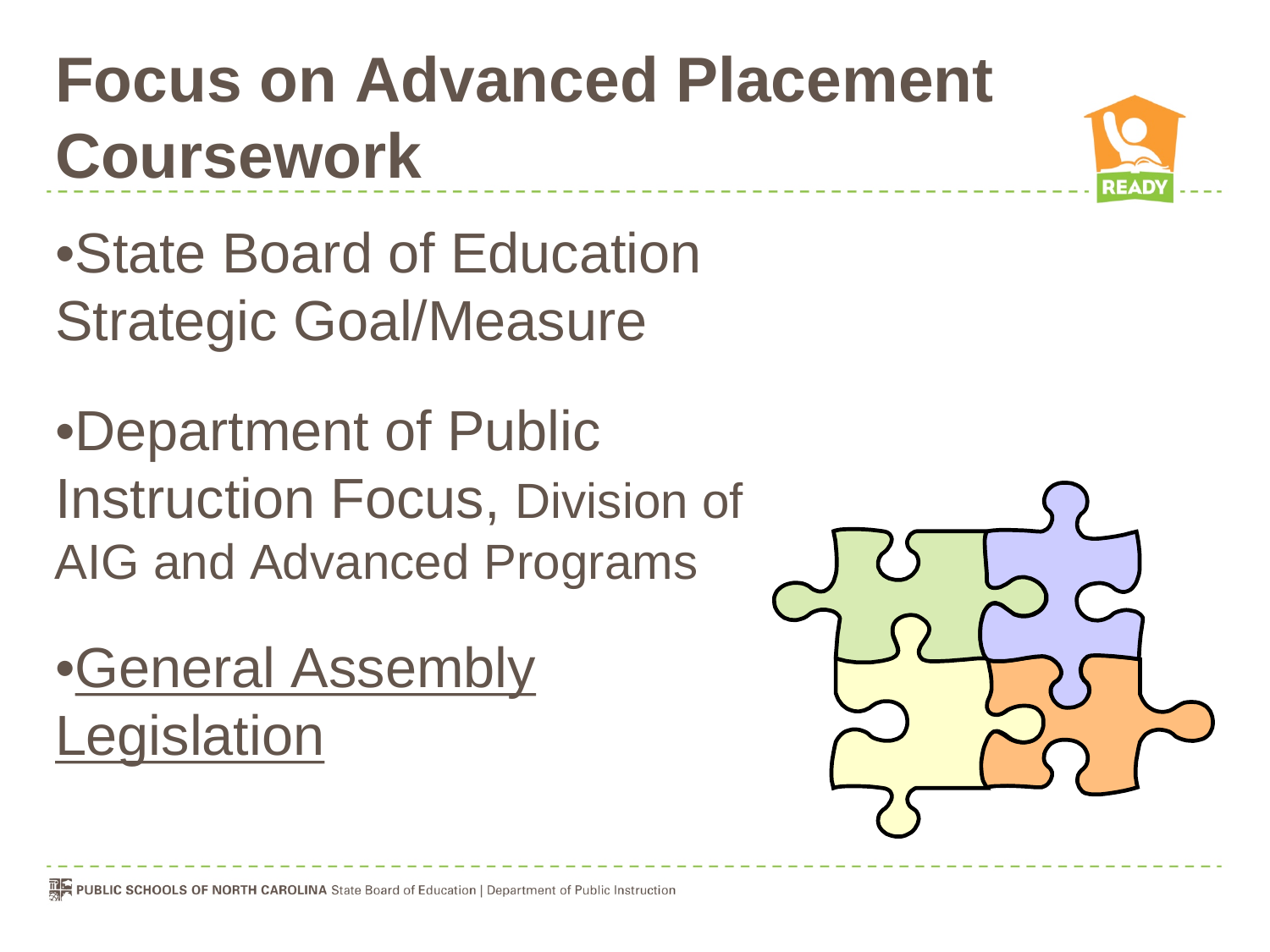# **NC AP PARTNERSHIP**



- Legislation: Broaden Successful Participation in Advanced Courses N.C.G.S.§115C-83.4A
- To increase access and successful participation in advanced coursework in NC's public schools.
- May 2014.

PUBLIC SCHOOLS OF NORTH CAROLINA State Board of Education | Department of Public Instruction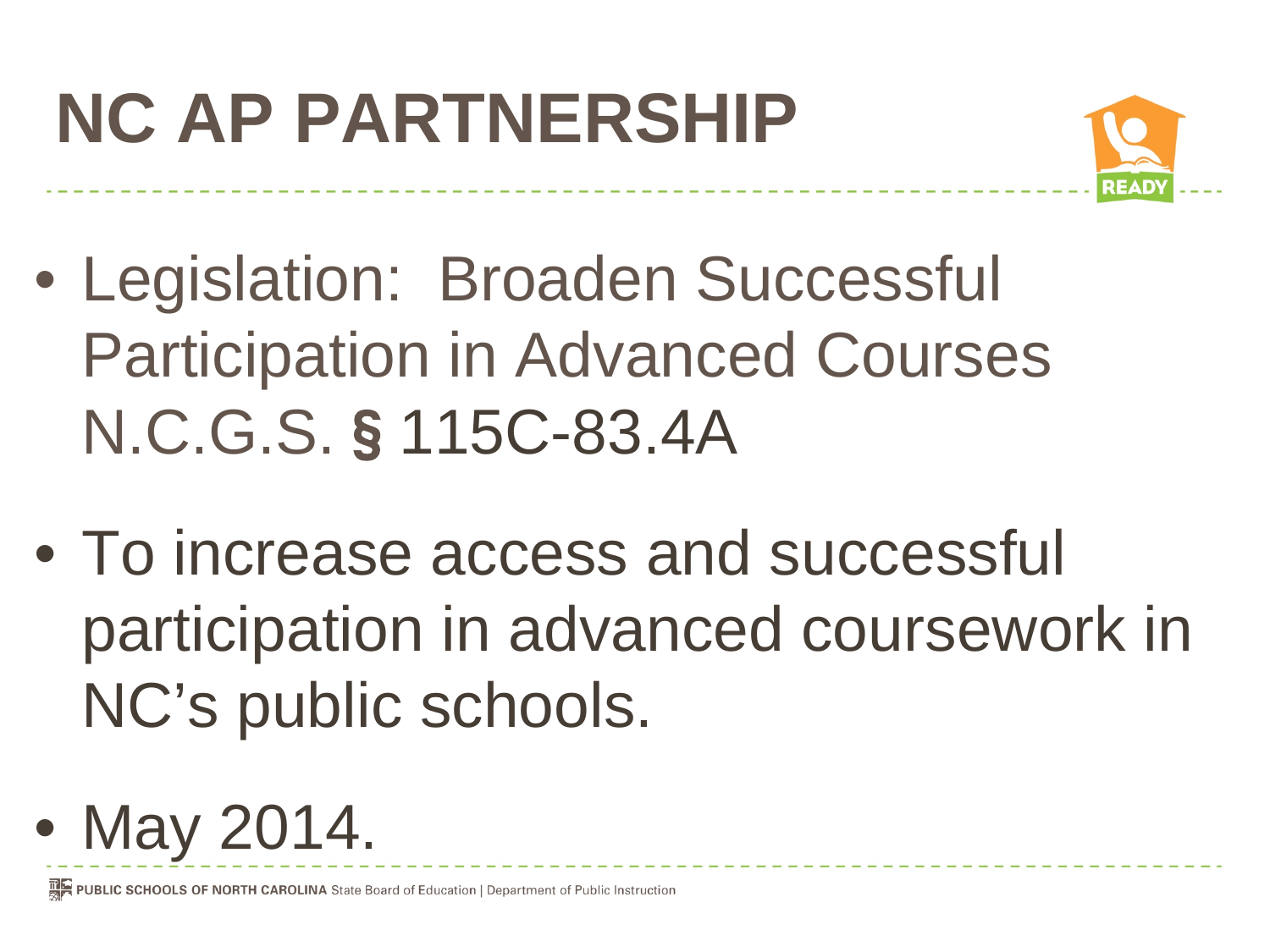#### **TWO MAJOR INITIATIVES**



• Establishes NC AP Partnership with College Board

• Funds all test fees for AP and IB course exams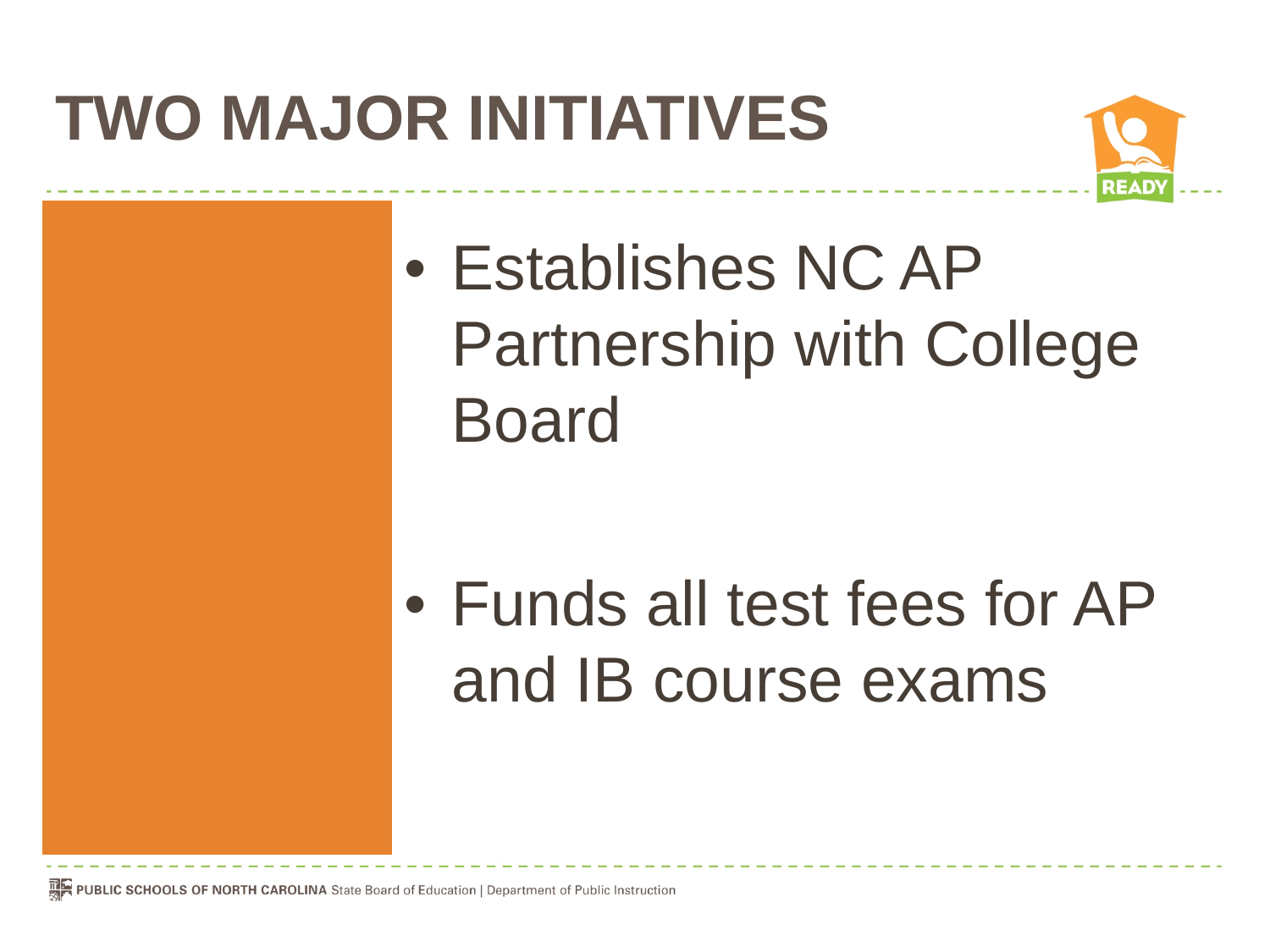#### **AP Student Enrollment in At Least One AP Course**



| <b>Academic Year</b> | <b>Number of Students   Increase</b> |     |
|----------------------|--------------------------------------|-----|
| 2013-2014            | 71,655                               | n/a |
| 2014-2015            | 74,758                               | 4%  |
| 2015-2016            | 77,392                               | 4%  |

**Consistent 4% growth in course enrollment across the state.** 

PUBLIC SCHOOLS OF NORTH CAROLINA State Board of Education | Department of Public Instruction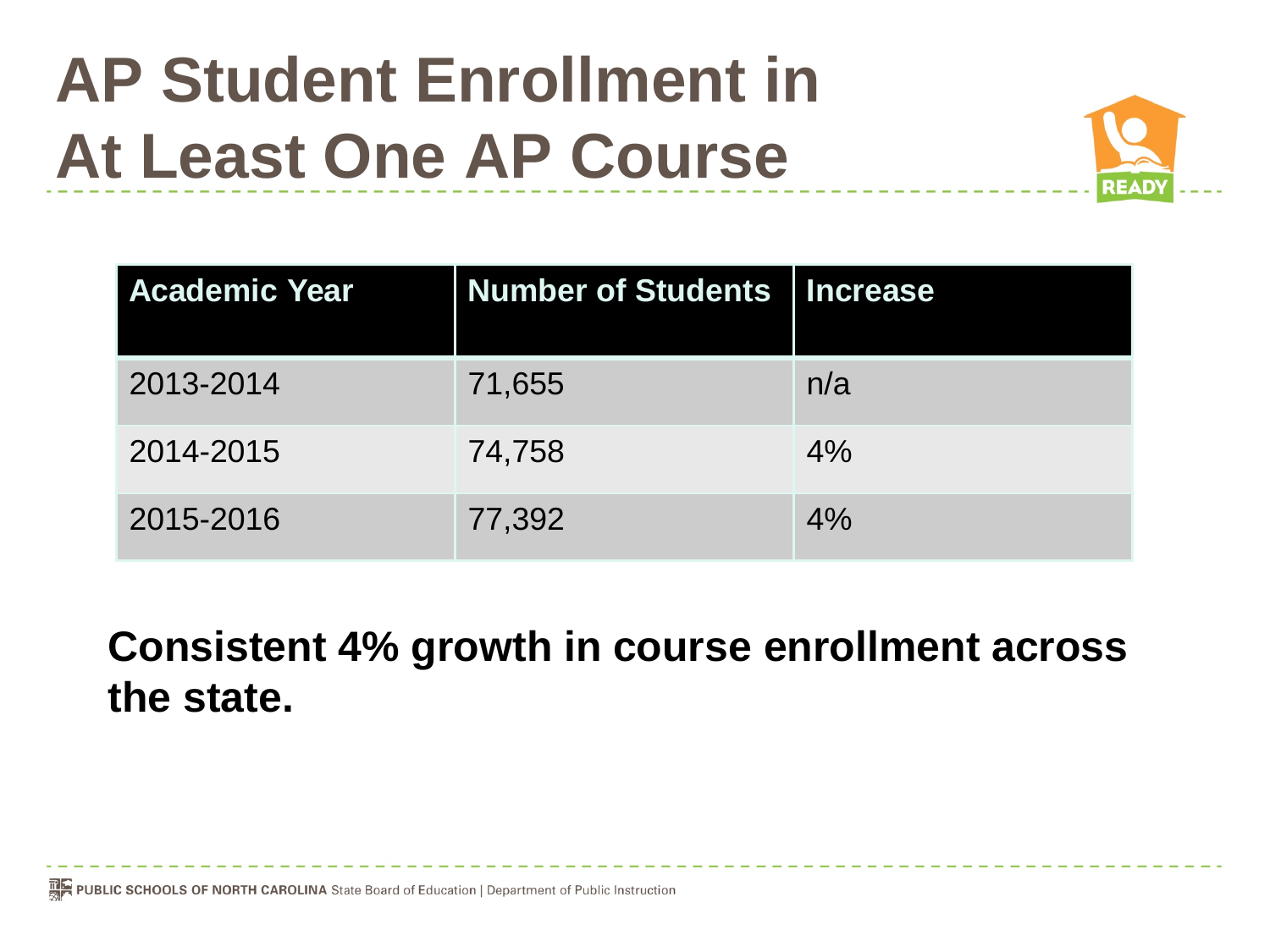### **AP and IB Exam Coverage 2014-15**



• AP Exams \$10,638,285

• IB Exams and Registration Fees \$1,160,239

#### TOTAL: \$11,798,524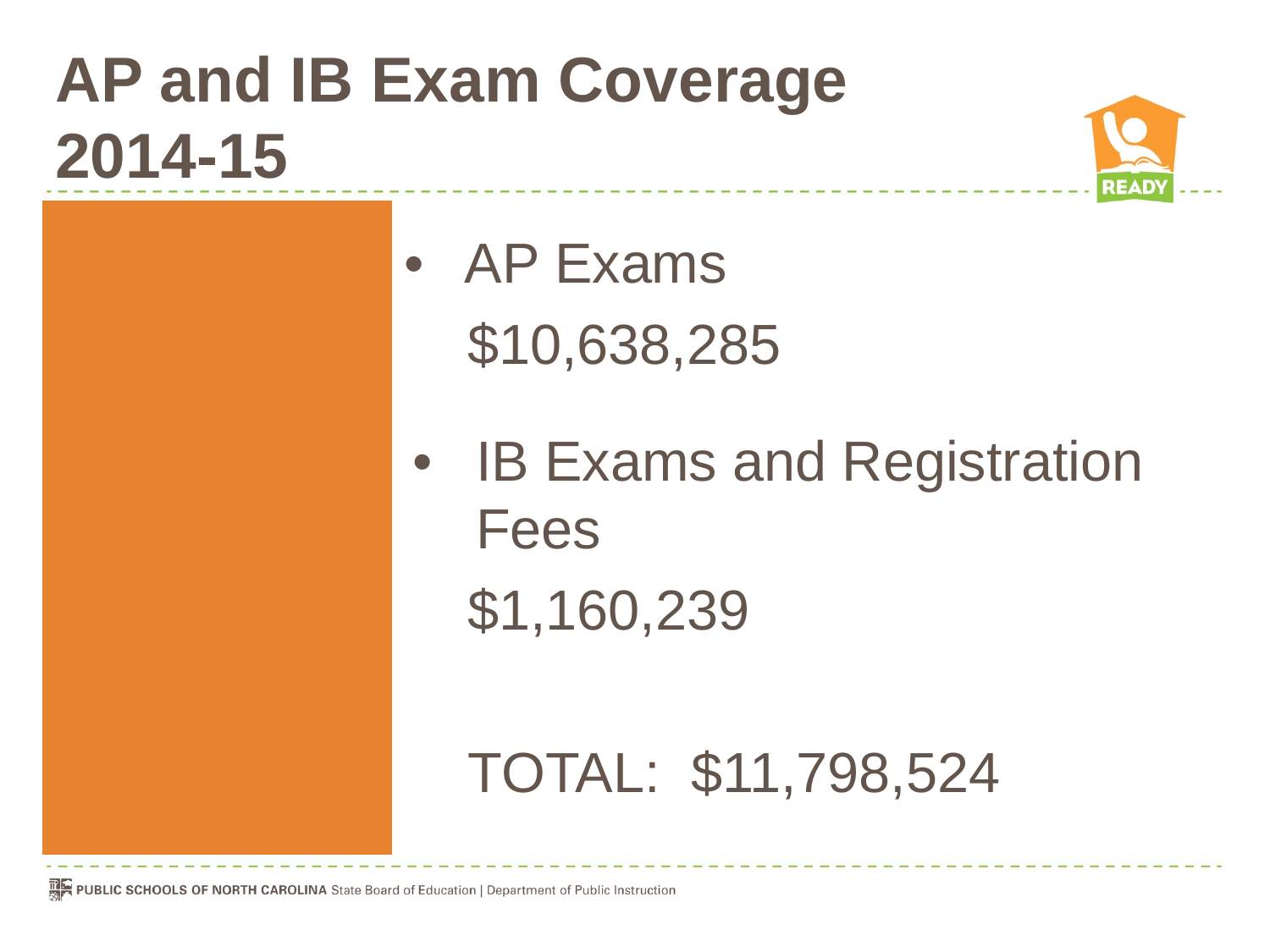## **DISTRICT EXAMPLES OF EXCELLECE** -Increased exam



participation

-Increased participation of under-served student populations

-Improved exam performance overtime!

PUBLIC SCHOOLS OF NORTH CAROLINA State Board of Education | Department of Public Instruction